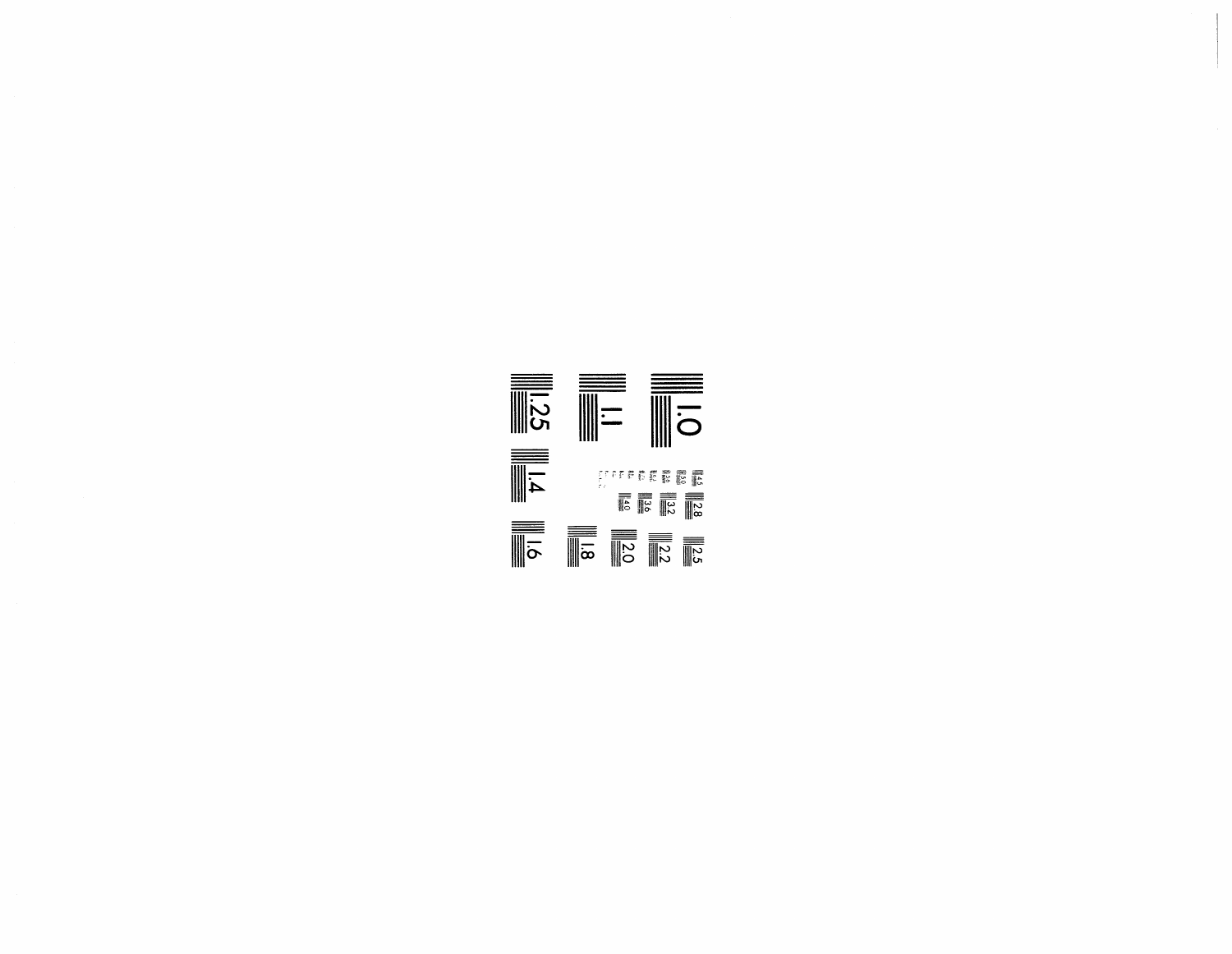$\mathcal{A}^{\text{max}}_{\text{max}}$ 

 $\label{eq:2.1} \frac{1}{\sqrt{2\pi}}\sum_{i=1}^n\frac{1}{\sqrt{2\pi}}\sum_{i=1}^n\frac{1}{\sqrt{2\pi}}\sum_{i=1}^n\frac{1}{\sqrt{2\pi}}\sum_{i=1}^n\frac{1}{\sqrt{2\pi}}\sum_{i=1}^n\frac{1}{\sqrt{2\pi}}\sum_{i=1}^n\frac{1}{\sqrt{2\pi}}\sum_{i=1}^n\frac{1}{\sqrt{2\pi}}\sum_{i=1}^n\frac{1}{\sqrt{2\pi}}\sum_{i=1}^n\frac{1}{\sqrt{2\pi}}\sum_{i=1}^n\$ 

 $\frac{1}{2}$ 

 $\frac{1}{2}$  ,  $\frac{1}{2}$ 

 $\label{eq:2.1} \begin{array}{l} \mathcal{L}_{\mathcal{A}}(\mathcal{A})=\mathcal{L}_{\mathcal{A}}(\mathcal{A})\\ \mathcal{L}_{\mathcal{A}}(\mathcal{A})=\mathcal{L}_{\mathcal{A}}(\mathcal{A})\\ \mathcal{L}_{\mathcal{A}}(\mathcal{A})=\mathcal{L}_{\mathcal{A}}(\mathcal{A})\end{array}$ 

 $\langle \cdot | \cdot \rangle$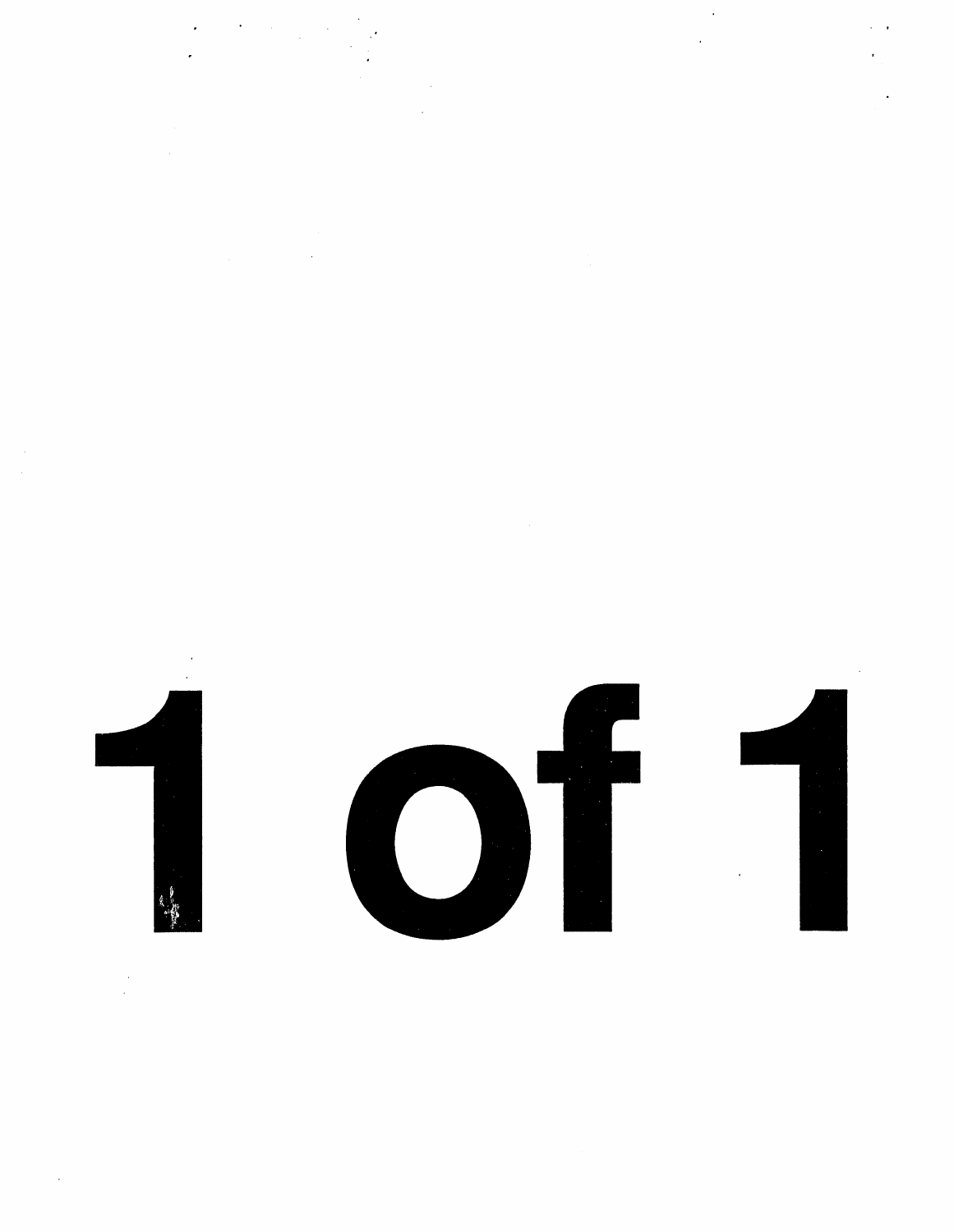LA-UR- 93-3599

 $C_{UU}(-931018--56$ 

Title: START-UP SIMULATIONS OF THE PULSAR PULSED TOKAMAK REACTOR Author(s):  $\vert$  Kenneth A. Werley, A-3 Charles G. Bathke, A-3 Submitted to: The IEEE/NPSS 15th Symposium on Fusion Engineering at Hyannis, MA, October 11-15, 1993 MASTER



mendation, or favoring by the United States Government or any agency thereof. The views

authors expressed herein do not

opinions of

 $\overline{a}$ 

Jnited States Government or any agency thereof

ence herein to any specific commercial product, process, or service by trade name, trademark

process disclosed, or represents that its use would not infringe privately owned rights. manufacturer, or otherwise does not necessarily constitute or imply its endorsement, necessarily state or reflect those of the

Los Alamos National Laboratory, an affirmative action/equal opportunity employer, is operated by the University of California for the U.S. Department of Energy under contra**c**t W-7405-ENG-36. By a**c**ceptanceof this article, the publisher recognizes that the U.S. Government retain**s** a nonexcluslve, royalty-free license to publi**s**h or reprodu**c**e the publi**s**hedform of thi**s c**ontribution,or to allow others to do so, f**o**r U.S. Government purpo**s**es. The Los Alamos National Laboratory request**s** that the publi**s**her Identify th**is**arti**c**le a**s** work performed underthe au**s**pices of the U.S. Department of Energy.

This report was prepared as an account of work sponsored by an agency of the United States

Government. Neither the United States Government nor any agency thereof, nor any of their employees, makes any warranty, express or implied, or assumes any legal liability or responsiapparatus, product, or

any information,

ಕ

bility for the accuracy, completeness, or usefulness

Refer-

recom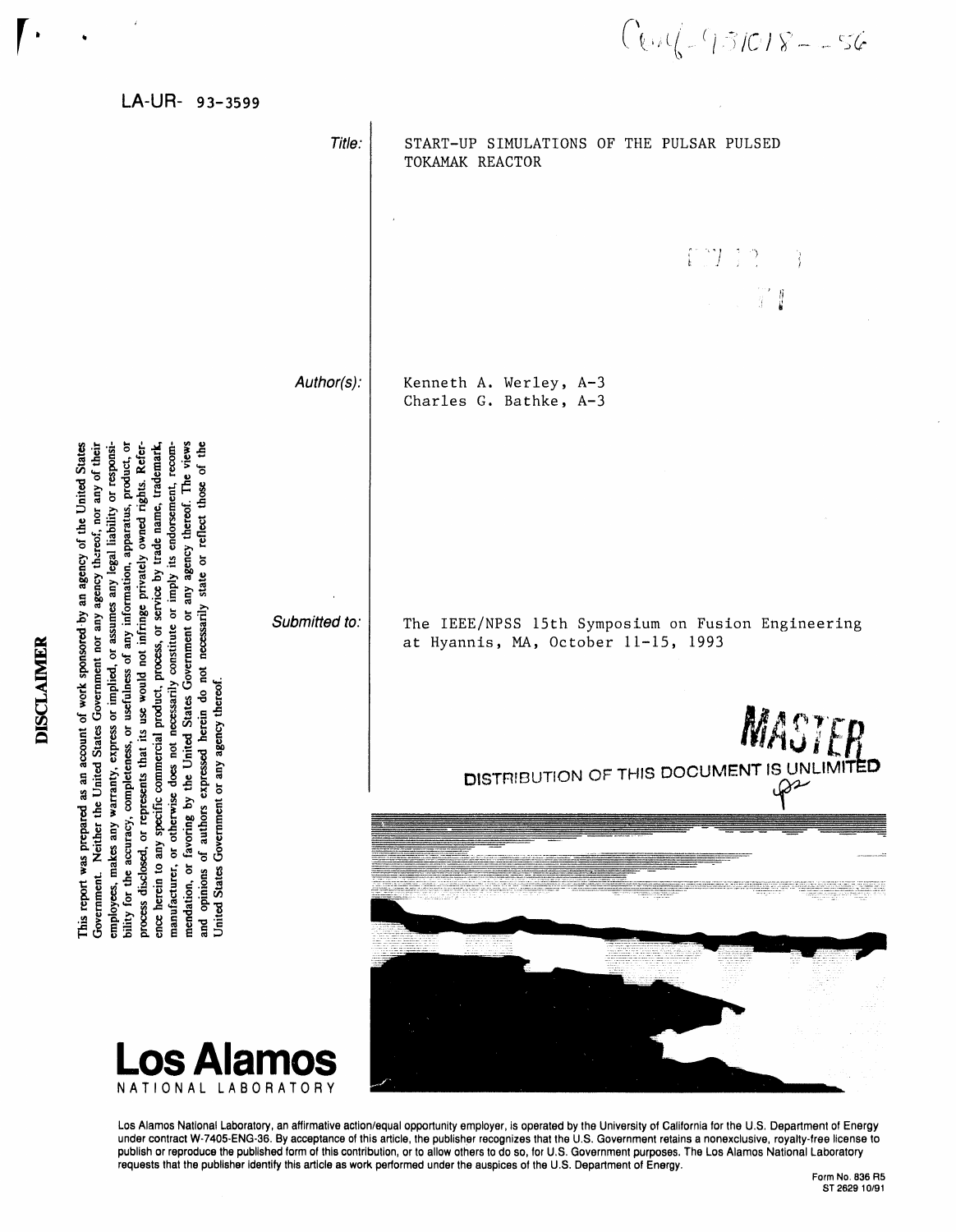# Start-Up Simulations of the PULSAR Pulsed Tokamak Reactort K.A. Werley and C.G. Bathke Los Alamos National Laboratory, P.O. Box 1663, Los Alamos, NM 87545, USA

### **ABSTRACT**

Start-up conditions are examined for a pulsed tokamak reactor that uses only inductively driven plasma current (and bootstrap current). A zero-dimensional (profile-averaged) model containing plasma power and particle balance equations is used to study several aspects of plasma start-up, including: (1) optimization of the start-up pathway; (2) tradeoffs of auxiliary start-up heating power versus start-up time; (3) volt-second consumtion; (4) thermal stability of the operating point; (5) estimates of the divertor heat flux and temperature during the start-up transient; (6) the sensitivity of the available operating space to allowed values of the H confinement factor; and (7) partial-power operations.

### I. INTRODUCTION

Following the Advanced Reactor Innovation and Evaluation Study (ARIES [1-3]) of steady-state tokamaks is the PULsed Advanced Reactor (PULSAR [4]), which features pulsed operation using only inductive current drive. The plasma start-up path and time are especially important to pulsed reactors for which short down times between power pulses reduce energy storage requirements. Fig. 1 illustrates a time history of a single PULSAR pulse for the plasma current and fusion power. The present study examines the current risetime,  $\tau_R$ , and the plasma ignition time,  $\tau_I$ , in order to define an optimum start-up pathway that for a given auxiliary heating power will have the shortest start-up time. This start-up time versus heating power trade-off information is given to the PULSAR systems code (ASC [1]) for determining cost-optimized reactor designs.[4] Additional start-up issues include the volt-seconds consumed, the divertor loadings, disruption and electron-run-away density limits, and operation at partial power levels for meeting reactor plant liscencing and load-following requirements. Several steady-state operating point issues are also examined including the thermal stability and the sensitivity of the available operating space to the choice of the H confinement factor. The models are applied to a PUL-SAR design with a plasma current of  $I_{\phi} = 11.5MA$ , a major radius of  $R_T = 7.4m$ , a minor radius of  $a = 1.9m$ , and an average net electric power of  $1GWe$ . This represents an interim PULSAR design point which will evolve as systems model refinements are applied.



Fig. 1. A schematic of a PULSAR single-pulse time history. The time-period subscripts, e.g.  $TC, R, I, B, Q, or D$ , identify the coil Charge (C), plasma current Rise (R), Ignition (I), plasma Burn (B), plasma current Quench (Q), and the total Downtime between burns (D).

#### II. ZERO-DIMENSIONAL PLASMA MODELS

The plasma model includes ion and electron energy balance; protium, deuterium, tritium, helium-3 and helium-4 (alpha) particle continuity; a specified ionic fraction for a high-Z impurity; charge balance; and magnetic equilibrium constraints. The 0-D equations are obtained through a radial average over specified plasma profiles. A detailed description of the model equations can be found in [5] and [1].

The ion and electron energy-balance equations include fusion, auxiliary and ohmic heating, electron-ion equipartition, transport, bremmstrahlung, cyclotron and line radiation. The fractional fusion power deposited in the ions is calculated through a time integral over the slowing down time of the slowing down rate on the ions; zero prompt loss is assumed. Cyclotron radiation loss is a function of the effective wall reflectivity,  $R_{CYC}$ , which includes the effects of wall reflection and holes in the wall. The fractional auxiliary power going to the ions is  $f_{AUXi} = 0.05$ , and the axiliary power,  $P_{AUX}$ , must be specified.

All background ions are assumed to share the same local temperature,  $T_i(r)$ . The total ion density, n, the electron density,  $n_e$ , (assuming charge neutrality) and the effective ionic charge,  $Z_{eff}$ , are obtained by summing over the ion species. The average  $Z$  and  $Z^2$ 

<sup>†</sup>This work was supported by the U.S. Department of Energy under Contract No. W-7405-ENG-36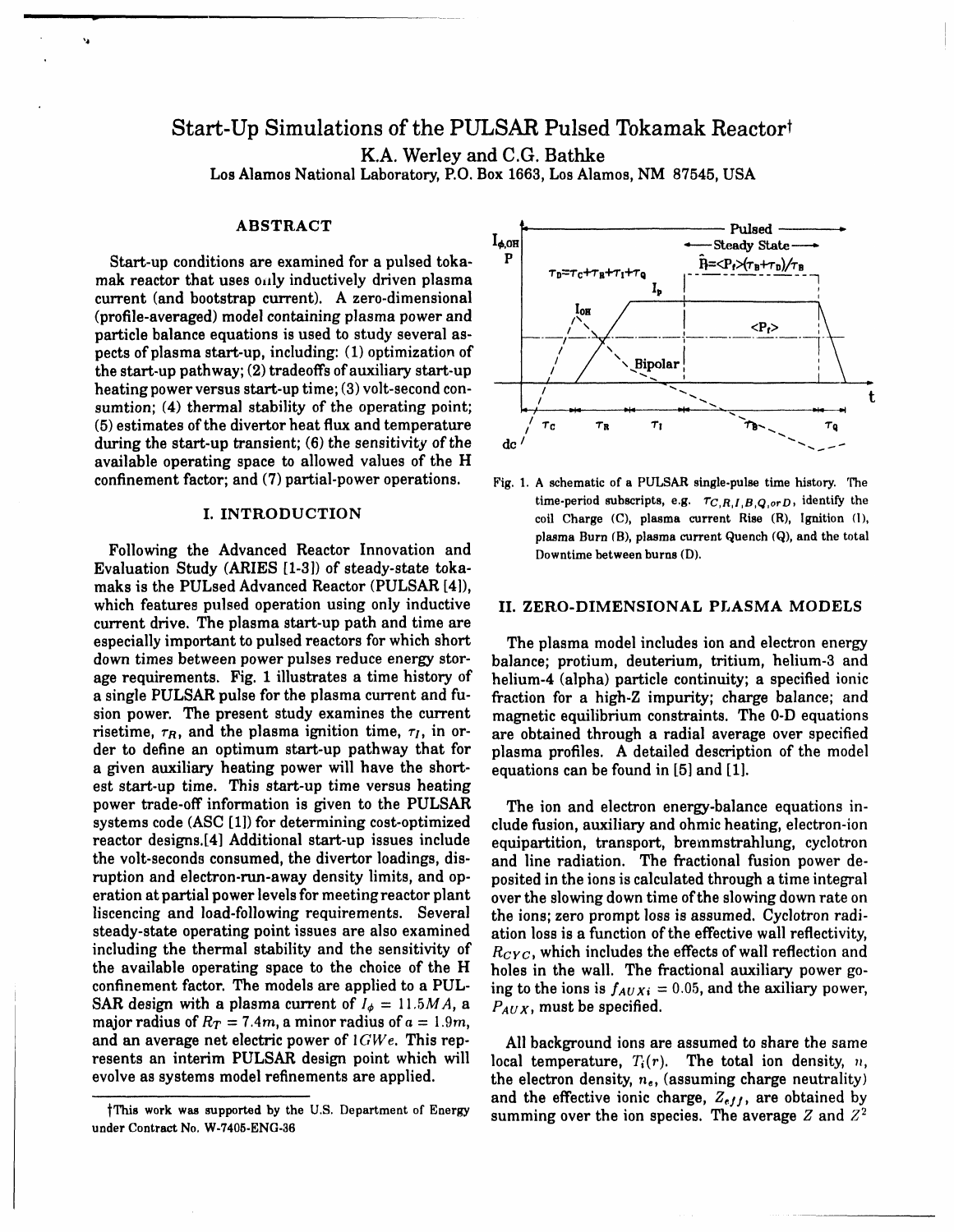based upon the assumption of coronal equilibrium. All teractions may be a source of impur**i**ties that will enion species are assumed to have the same particle ter and degrade the main plasma. To monitor the<br>confinement time,  $\tau_{n}$ . The fractional composition of potential for sputtering erosion, the analytic divertor confinement time,  $\tau_p$ . The fractional composition of potential for sputtering erosion, the analytic divertor<br>the refuel, as well as the ratio of  $\tau_p/\tau_E = 4$ , must be model of Cooke [1,8], which was developed for highthe refuel, as well as the ratio of  $\tau_p/\tau_E = 4$ , must be model of Cooke [1,8], which was developed for high-<br>specified. The transport energy losses are represented recycle reactor divertor conditions, is used. This model specified. The transport energy losses are represented recycle reactor divertor conditions, is used. This model<br>in terms of the ion and electron transport energy- estimates the peak divertor-plate heat flux and the in term**s** of th**e** ion and **e**l**e**ctron transport energy- estimat**e**s th**e** peak divertor-plate heat flux and the confin**e**ment times, which are assum**e**d to b**e** equal, peak plasma temperatur**e**. The model has bee**n** bench-Th**e** energy confin**e**ment tim**e** is given by the ITER-89p marked against two-dimensional edge-transport codes [6] expression multiplied by  $H = 2.2$ . The fractional for the ARIES I operating-point. The divertor model is beta carried by the athermal (bot) fusion products, not expected to describe early startup accurately, and beta carried by th**e** ath**e**rmal (hot) fusion products, not **e**xp**e**ct**e**d to d**e**scribe early startup accurat**e**ly, and  $f_{\beta H}$ , is calculated by the slowing down model and is is used only to gauge the relative lo<br>used in computing the plasma beta,  $\beta$ . The operating- a steady-state high-recycle divertor. used in computing the plasma beta,  $\beta$ . The operatingpoint beta is constrained through th**e** specificati**o**n of a Troyon [5] constant,  $C_T$ , such that  $\beta = C_T I_{\phi}/aB$ . The plasma initial conditions used in the simulation<br>The equilibrium is set as in the systems code [4] are  $I_{\phi}(0) = 0.25MA$  and  $T_{e}(0) = T_{i}(0) = 0.4keV$ . The The equilibrium is set as in the systems code [4] are  $I_{\phi}(0) = 0.25MA$  and  $T_e(0) = T_i(0) = 0.4keV$ . The through the specification of  $I_{\phi}/aB$ , elongation,  $\kappa =$  initial plasma density is constrained so that the initial through the specification of  $l_{\phi}/aB$ , elongation,  $\kappa =$  initial plasma density is constrained so that the initial 1812 triangularity  $\delta = 0.705$ , and the inverse aspect streaming parameter, which is the ratio of the el 1.812, triangularity,  $\delta = 0.705$ , and the inverse aspect streaming parameter, which is the ratio of the electron<br>ratio  $\epsilon$ . The complete the 0-D description, plasma drift speed to the thermal speed, has a value of 0.2 ratio,  $\epsilon$ . To complete the 0-D description, plasma drift speed to the thermal speed, has a value of 0.2<br>profiles for density, temperature, and current density. Above this value, the electric fields would generate profiles for density, temperature, and current density . Above this value, the electric fields would are specified, and profile form factors are calculated for significant numbers of run-away electrons. are specified, and profile form factors are calculated for all terms.

t

ical codes used for different purposes. Three of the the magnetic equilibrium constraints, form a complete codes are restricted to steady-state conditions. The set of equations for calculating plasma conditions. Incodes are restricted to steady-state conditions. The set of equations for calculating plasma conditions. In-<br>MakNTAU code applies no transport scaling relation, put parameters include  $I_{\phi}$ , a, the magnetic topology, MakNTAU code applies no transport scaling relation, put parameters include  $I_{\phi}$ , *a*, the magnetic topology, but rather constrains  $\beta$  through a specified Troyon co-  $\tau_p/\tau_E$ , profile exponents, high-Z impurity fracti but rather constrains  $\beta$  through a specified Troyon co-  $\tau_p/\tau_E$ , profile exponents, high-Z impurity fractions, efficient,  $C_T = 0.032$ . This code is used to study the particle fueling fractions, and auxiliary heating in efficient,  $C_T = 0.032$ . This code is used to study the particle fueling fractions, and auxiliary heating infor-<br>required  $n\tau_E$  vs.  $T_i$  space, and also is used within the mation,  $P_{AUX}$  and  $f_{AUX}$ . The models are used required  $n\tau_E$  *vs. T<sub>i</sub>* space, and also is used within the mation,  $P_{AUX}$  and  $f_{AUX}$ . The models are used to cal-<br>ASC systems code. The second code, MakTiN, applies culate  $n\tau_E$ , plasma operating points and heatin A**S**C systems cod**e**. The second code, MakTiN, applies culate *<sup>n</sup>*r*E***,** plasma operating points and heating cona confinement scaling relation rather than a beta constraint, and is used for calculating plasma operating points and their thermal stability. The MakPOP code **III. RESULTS** is similar to MakTiN **e**xcept that all operating space is surveyed and contours of constant  $P_{AUX}$  are plotted The PULSAR-9 (case 9) required  $n_i \tau_E$  and H space is<br>for given  $I_{\phi}$ ,  $a$ ,  $B$  and  $\epsilon$ .<br>**Shown in Fig. 2.** The PULSAR-9 basecase has a 10keV

is similar to that d**e**scr**i**b**e**d abov**e** with the main factor is illustrated in Fig. 3. As H becomes smaller additio**n** being that a Fokk**e**r-Planck formalism is used than the assumed op**e**rating point valu**e** of 2.2, the to describ**e** the tim**e**-dependent slowing down of the power-balance space is very sensitive to H and shrinks charged-particle fusion products. The plasma current rapidly. The tritium burn-up fract<br>is constrained to rise exponentially to the steady-state about half of a typical ARIES value. is constrained to rise exponentially to the steady-state value. The current risetime is determined by systems code cost optimizations. The bootstrap fraction is calculated using the ASC steady-state model that has been corrected by a multiplicative factor consisting of th**e** ratio of th**e** re**s**istive to the total toroidal boundary saddle point using a maximum auxiliary voltage**,** wher**e** th**e** total voltage includes both resistiv**e** pow**e**r of 42MW. The minimum power to cross the and inductive terms. This factor corrects for time-<br>dependent effects. The auxiliary heating power is  $P_{AUX}$  of 21, 42 or 63MW, the respective ignition times, dependent effects. The auxiliary heating power is  $P_{AUX}$  of 21, 42 or 63MW, the respective ignition times, separated into two phases. During the current ramp,  $\tau_I$ , are 153, 59 and 45s. The ignition time is defined as separated into two phases. During the current ramp,  $r_l$ , are 153, 59 and 45s. The ignition time is defined as<br> $P_{dllX}$  is adjusted to maintain  $\epsilon\beta_\ell$  at 0.45, subject a the time from the beginning of current flattop unt  $P_{AUX}$  is adjusted to maintain  $\epsilon \beta_{\theta}$  at 0.45, subject a the time from the beginning of current flattop until 95% maximum  $P_{AUX}$  constraint. Once the plasma has of full power is achieved. Optimal start-up features a maximum *PAUX* co**n**straint. Once the plasma has of full power is achi**e**ved. Optimal start-up features a ignited (crossed the saddle point),  $P_{AUX}$  is reduced to zero.

of impurity species and line radiation are calculated One concern during startup is that plasma-wall in-<br>based upon the assumption of coronal equilibrium. All teractions may be a source of impurities that will en-

Summarizing th**e** models*,* th**e** plasma continuity This plasma model is incorporated into four numer- equations*,* together with th**e** profil**e** form factors and

shown in Fig. 2. The PULSAR-9 basecase has a 10keV ion temperatur**e**, which is near th**e** minimum H value. Th**e** tim**e**-dependent plasma physics model, BURN, Th**e** sensitivity of power balanc**e** to the assumed H-

> Fig. 4 contains plasma operating countours of the<br>auxiliary heating power, and also shows an optimized start-up path that traverses through the ignition<br>boundary saddle point using a maximum auxiliary between fusion power generation, and low auxiliary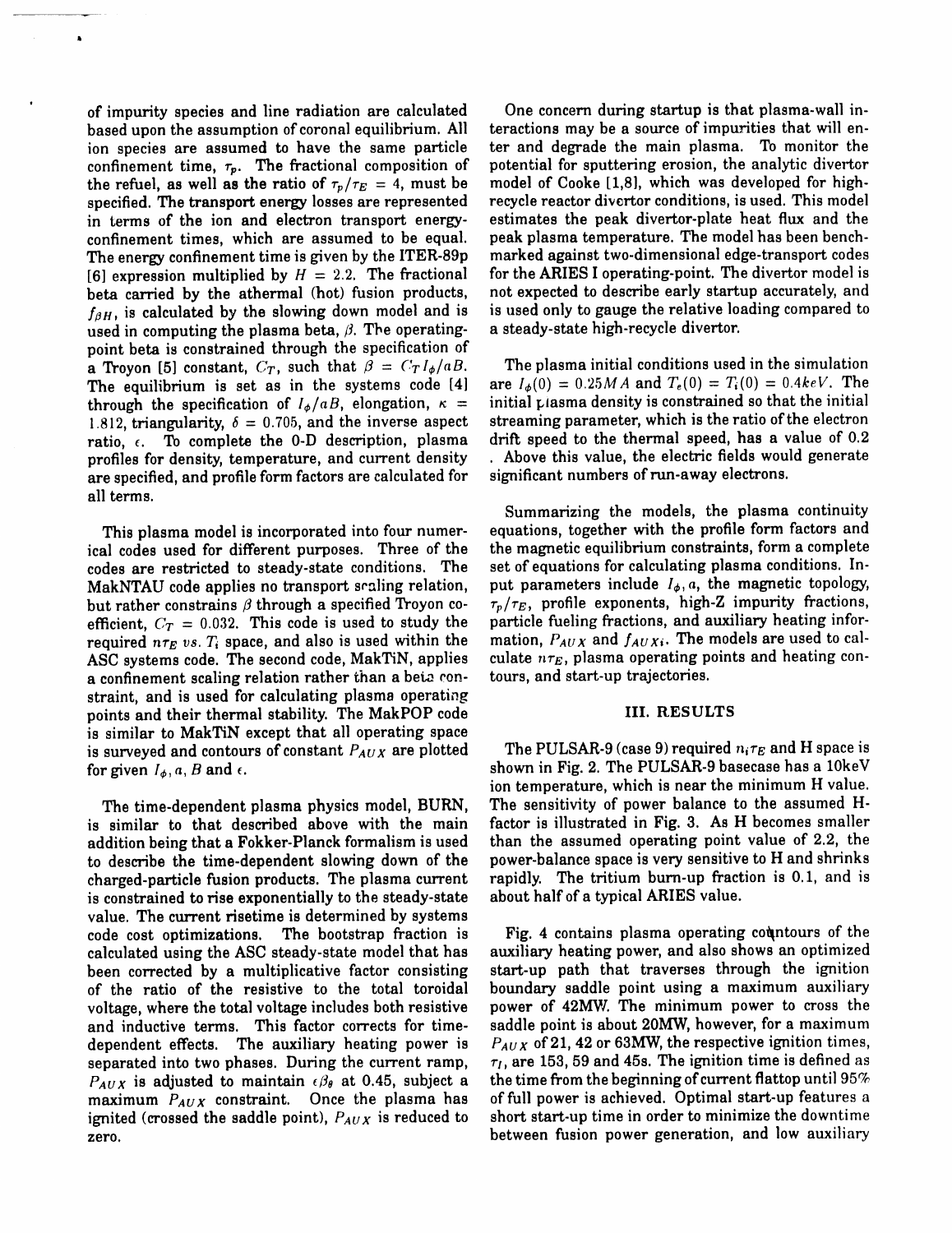

Fig. 2. The required  $n_i \tau_E$  and H confinement parameter versus ion temperature for a Troyon coefficient of  $C_T$  =  $0.032Tm/M$  A, and for given  $I_{\phi}$ , a, B and  $\epsilon$ .

heating power to minimize heating costs. In practice, a cost-optimized trade-off between the start-up time and  $P_{AUX}$  is determined using a systems code.

The time histories of the plasma current, temperature and density are shown in Fig. 5. The plasma current is taken to full current to provide the best confinement prior to raising the density and the fusion power to cross over the saddle and achieve ignition. Fig. 6 shows plasma powers during start-up for a maximum  $P_{AUX} = 42MW$ . A 15% overpower occurs above the operating point condition. This overpower event can be reduced by lowering  $P_{AUX}$  at the price of increasing the start-up time. The electron streaming parameter has an initial value of 0.2 and decreases throughout start-up, so electron run-away production would not be a problem for normal operation. The predicted divertor heat load is significantly less than the operating-point value throughout start-up until the ignition overpower event when a small 15% increase occurs. The predicted peak divertor plasma temperature is significantly higher than the operating value only for about the first 10s of startup, when particle fluxes will be low. This predicted high edge temperature  $(0.2 \text{kev})$ could be reduced by careful density control at early times without increasing taul. The plasma density is held to about 2/3 of the Greenwald density limit [8] for major plasma disruptions during most of the start-up. During the final stages  $n_e$  is increased to the operating value 150% of the Greenwald limit. The ITER CDA design [6] allowed 125% and the ARIES designs [1-3] permitted 200-400% of the Greenwald density limit.



Fig. 3. Ion density versus temperature plasma power balance conditions assuming ITER-89p confinement scaling and a specified H-confinement factor.



Fig. 4. Plasma operating contours of the auxiliary heating power for PULSAR-9 assuming ITER-89p confinement scaling and an H-confinement factor of 2.2.

The auxiliary heating contours of Fig. 4 suggest that thermally stable partial-power operation can be achieved anywhere along the start-up path. To demonstrate this stability, the BURN code was used to increase the density during start-up to a low-value cap of  $10^{20}m^{-3}$  and to maintain 42MW of auxiliary heating, and a lower  $n_i = 0.7 \times 10^{20} m^{-3}$  and  $P_{AUX} = 21 MW$ . The resulting paths and thermally stable operating points are shown in Fig. 4 by dotted lines. These cases achieve 60% and 25% partial powers.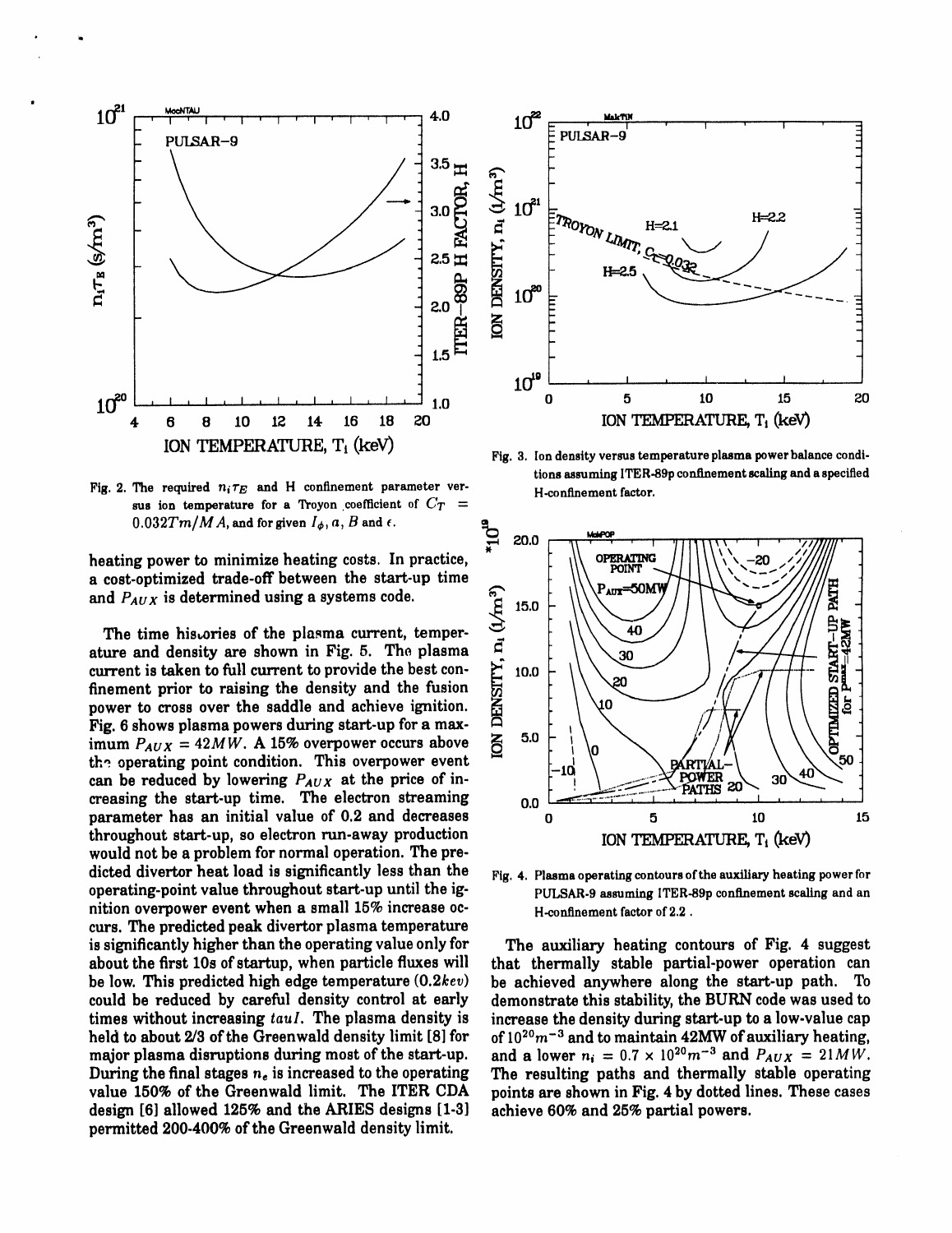

Fig. 5. The plasma current, density-weighted average temperature and average density temporal history during start-up.



Fig. 6. The plasma power temporal history, included are the fusion plasma heating,  $P_Q$ , the non-radiative transport loss,  $P_{TR}$ , the bremmstrahlung and cyclotron radiative loss,  $P_{BB}$  and  $P_{CYC}$ , and the auxiliary heating,  $P_{AUX}$ .

## IV. SUMMARY

The inductive start-up scenario achieves ignition with no significant electron-runaway problems, with relatively low wall/divertor loading requirements compared to the operating point, and with densities below disruption limits until the operating point conditions are approached. The start-up volt-second consumption is reasonable at  $196Vs$ , with only an  $8Vs$  resistive loss.

The PULSAR-9 start-up features only a 15% overpower event during ignition. This percentage could be reduced, but only at the expense of a longer start-up time. The operating point is thermally stable, requires  $H=2.2$ , and has a tritium burn-up fraction of 0.1. Significant cost penalties result for lower H values.

The start-up pathway is chosen so that partial-power operation is attainable through control of plasma fueling and auxiliary heating. Thermally stable operation at any partial-power level can be achieved for  $P_{AUX}$  between 20-30MW. These steady partialpower plasma conditions would feature high plasma temperatures (above  $8keV$ ) and low plasma resistance. Partial-power operations are necessary for liscensing and/or load following requirements.

In conclusion, plasma start-up of an inductively driven PULSAR reactor is relatively straightforward compared to the start-up of the RF-driven, strongly controlled plasma profiles, and (possibly) secondstability regime requirements of the steady-state ARIES designs. Since the start-up scenario occurs frequently for a pulsed reactor, it plays a strong role in determining a cost-optimized design. In particular, a balance between the start-up time and the startup auxiliary heating power directly affects the reactor energy-storage requirements and the optimal pulse length. The plasma models described herein calculate the optimal start-up path and provide  $\tau_I$  versus  $P_{AUX}$  information to reactor systems-code optimizer routines. The plasma models also are used to characterize thermal stability, partial-power operation, Hfactor confinement requirements, and various start-up parameters of interest.

#### **REFERENCES**

- [1] F. Najmabadi et al., "The ARIES-I Tokamak Reactor Study," Univ. of California Los Angles report UCLA-PPG-1323 (1991).
- [2] F. Najmabadi et al., "The ARIES-III D-<sup>3</sup>He Tokamak Reactor Study," Univ. of Cal. Los Angles report UCLA-PPG-1384 (1992).
- [3] F. Najmabadi et al., "The ARIES-II and -IV Second Stability Tokamak Reactors," University of California Los Angles report UCLA-PPG-1461 (1992).
- [4] C.G. Bathke and the ARIES Team, "A Comparison of Steady-State and Pulsed Tokamak Reactors," these proceed.
- [5] K.A. Werley, "Reversed Field Pinch Ignition Requirements," *Nuclear Fusion* 31, 576 (1991).
- [6] D.E. Post et al., "ITER Physics," International Thermonuclear Experimental Reactor doc. series, No. 21, IAEA (1991).
- [7] P.I.H. Cooke, UKAEA Culham Lab., private commun. (1989).
- [8] M. Greenwald et al., "A New Look at Density Limits in Tokamaks." Nuclear Fusion 28 (1988) 2199.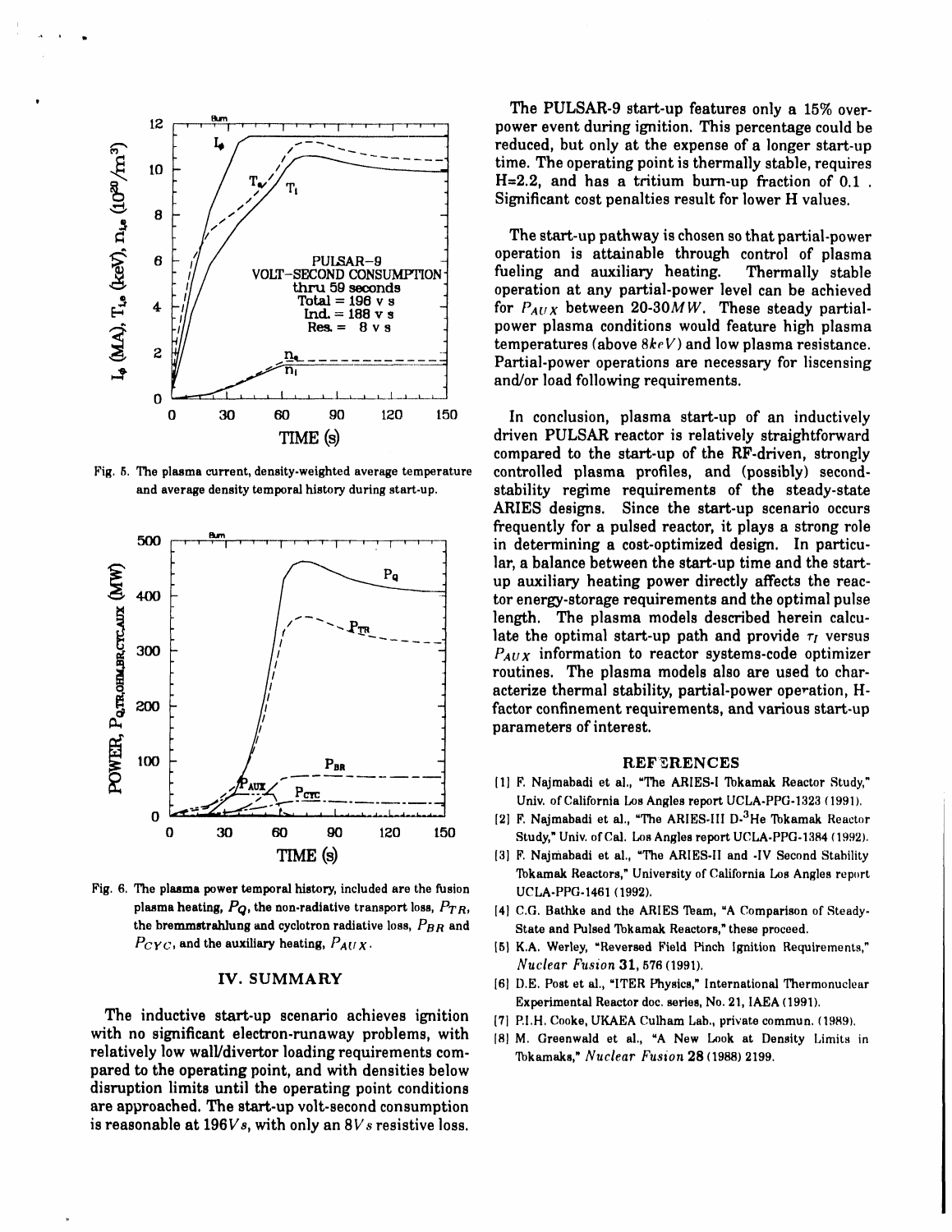



R LLI 3